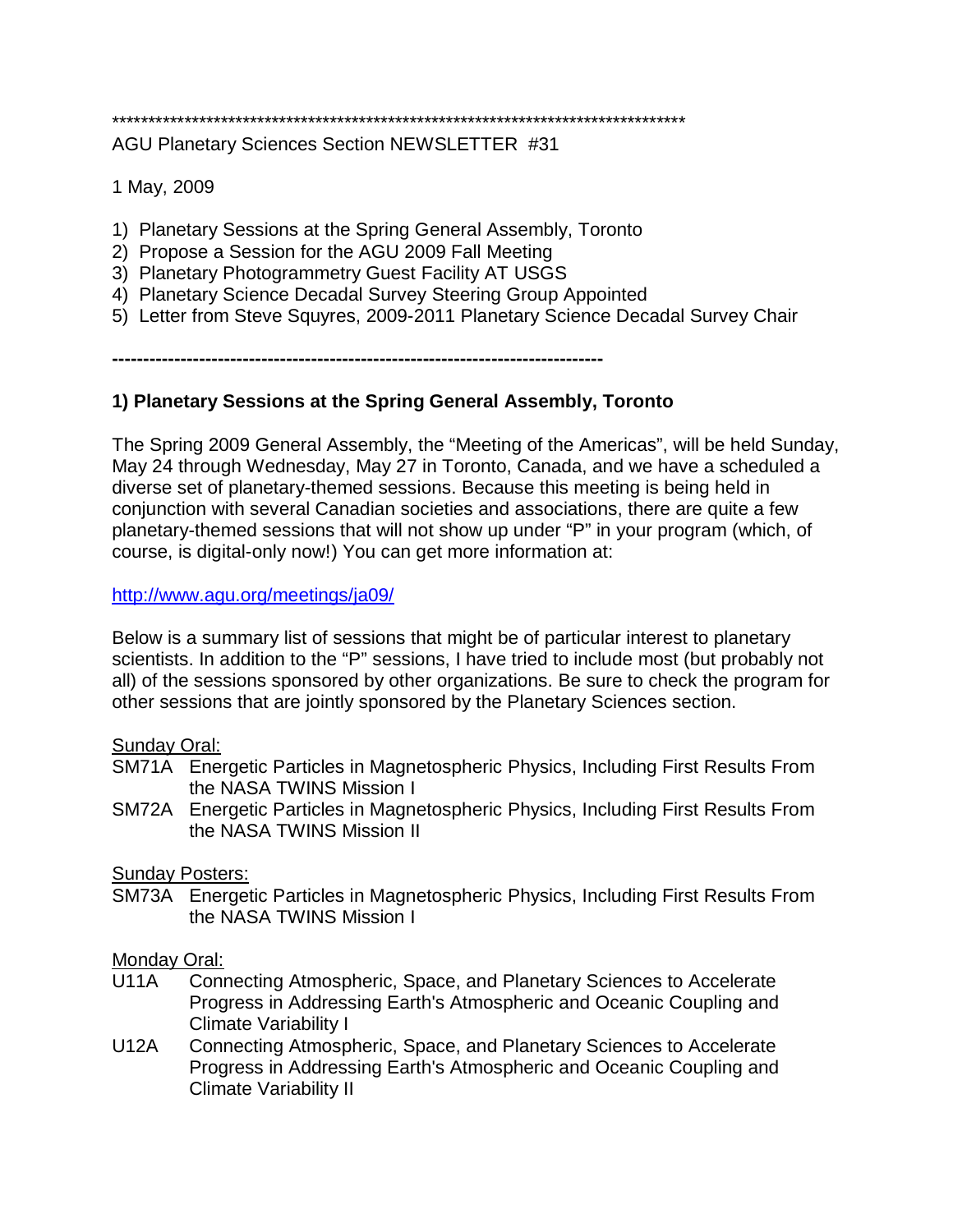- GA13D Polar Processes on Earth and Mars: Comparative Studies I
- MA11B Manna From Heaven: Insights Into the Origin and Evolution of the Solar System From the Mineralogical and Physical Properties of Meteorites I
- MA12A Manna From Heaven: Insights Into the Origin and Evolution of the Solar System From the Mineralogical and Physical Properties of Meteorites II
- MA13C Manna From Heaven: Insights Into the Origin and Evolution of the Solar System From the Mineralogical and Physical Properties of Meteorites III
- P11A Planetary Sciences General Contributions I
- P12A Rosetta at Asteroid Steins
- SM14A Saturn Gas and Plasma: Sources, Losses, and Transport II

### Monday Posters:

- B13B Lessons from Astrobiology and Biogeochemistry: From Deep Biosphere to Ecosystem and Human Health I Posters
- MA13A Manna From Heaven: Insights Into the Origin and Evolution of the Solar System From the Mineralogical and Physical Properties of Meteorites IV **Posters**
- P13A Planetary Sciences General Contributions III Posters
- SM13A Saturn Gas and Plasma: Sources, Losses, and Transport I Posters

## Tuesday Oral:

- CG22A Lunar Secular Evolution
- B24A Lessons from Astrobiology and Biogeochemistry: From Deep Biosphere to Ecosystem and Human Health II
- MA21B Mineralogy of Mars: Missions, Meteorites, and Terrestrial Analogues II
- P21A Planetary Atmospheres: Dynamics, Chemistry, Climate, and Couplings I<br>P22A Planetary Atmospheres: Dynamics, Chemistry, Climate, and Couplings II
- Planetary Atmospheres: Dynamics, Chemistry, Climate, and Couplings II

## Tuesday Posters:

- GA23B Polar Processes on Earth and Mars: Comparative Studies II Posters
- MA21A Mineralogy of Mars: Missions, Meteorites, and Terrestrial Analogues I Posters<br>P23A Planetary Atmospheres: Dynamics. Chemistry. Climate. and Couplings III
- Planetary Atmospheres: Dynamics, Chemistry, Climate, and Couplings III Posters

## Wednesday Oral:

- GA31C Terrestrial Impact Structures: Cratering Processes, Mineral Resource Deposits, and Environmental Consequences I
- GA32B Terrestrial Impact Structures: Cratering Processes, Mineral Resource Deposits, and Environmental Consequences II
- P31B Planetary Sciences General Contributions III
- P31C Physical Attributes of Dwarf Planets in Our Solar System and Others<br>P32A Great Enceladus Debates: Plumes. Beams. Ocean. Chemistry? I
- Great Enceladus Debates: Plumes, Beams, Ocean, Chemistry? I
- P33B Comparative Studies of Planetary Magnetospheres II

Wednesday Posters:

GA33B Terrestrial Impact Structures: Cratering Processes, Mineral Resource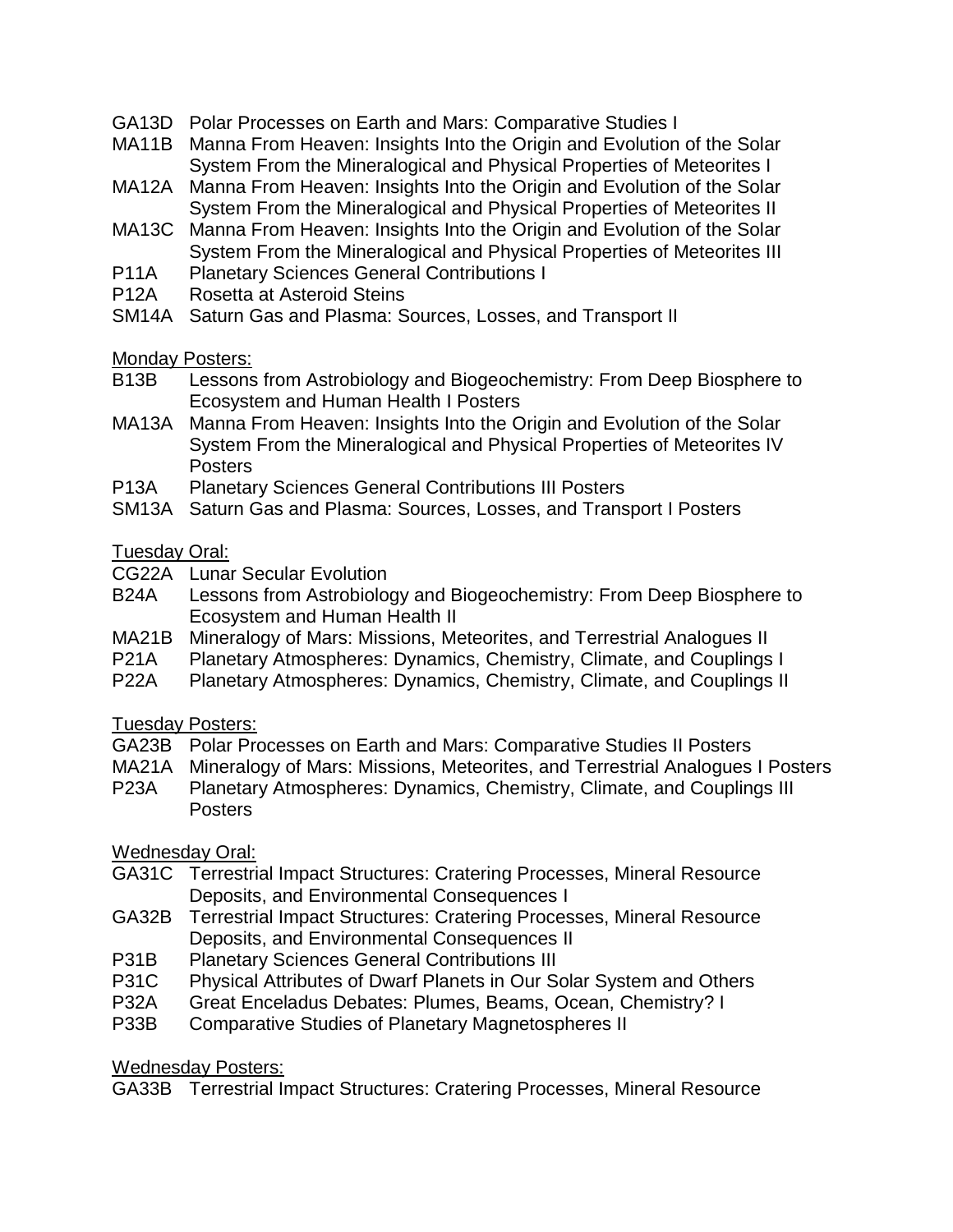|  | Deposits, and Environmental Consequences III Posters |
|--|------------------------------------------------------|
|--|------------------------------------------------------|

- P31A Comparative Studies of Planetary Magnetospheres I Posters
- P32A Great Enceladus Debates: Plumes, Beams, Ocean, Chemistry? II Posters

**-------------------------------------------------------------------------------**

## **2) Propose a Session for the AGU 2009 Fall Meeting**

Members of the Earth and space sciences community are invited to propose a session for the 2009 Fall Meeting (to be held 14-18 December, 2009). You may submit a session proposal to any of the existing disciplines or themes. Session proposals must focus on scientific results and/or their applications. The deadline for proposing a session is **12 June, 2009**.

To propose a session or to get more information, visit:

[http://www.agu.org/meetings/fm09/program/session\\_proposals.php](http://www.agu.org/meetings/fm09/program/session_proposals.php)

**-------------------------------------------------------------------------------**

## **3) Planetary Photogrammetry Guest Facility AT USGS**

NASA and the US Geological Survey announce that they have jointly established a Planetary Photogrammetry Guest Facility at the USGS in Flagstaff, Arizona. This is a specialized computer workstation of the same type used by the USGS for stereo topographic mapping of the Moon and planets that will be available up to 50% of the time for qualified researchers to use to make products ranging from simple spot height measurements to fully edited digital topographic models (DTMs) from a wide variety of stereo images. USGS staff will provide training and supervision, but travel expenses are the responsibility of the selected investigator. To apply, send a short (1 page) informal application to rkirk@usgs.gov. The two key pieces of information required are the research goals (to allow us to evaluate whether images to achieve these goals are available) and the researcher's schedule of availability for group training and subsequent use of the facility. We ask that applications for the current fiscal year be transmitted by 31 May 2009. Applications received after that date will be considered for FY 2010. For more information about the capabilities of the stereo workstation and the application process, see the 2009 LPSC abstract:

<http://www.lpi.usra.edu/meetings/lpsc2009/pdf/1414.pdf>

**-------------------------------------------------------------------------------**

## **4) Planetary Science Decadal Survey Steering Group Appointed**

The Chair of the National Research Council has approved the selection of the following individuals as members of the Steering Group for the Planetary Science Decadal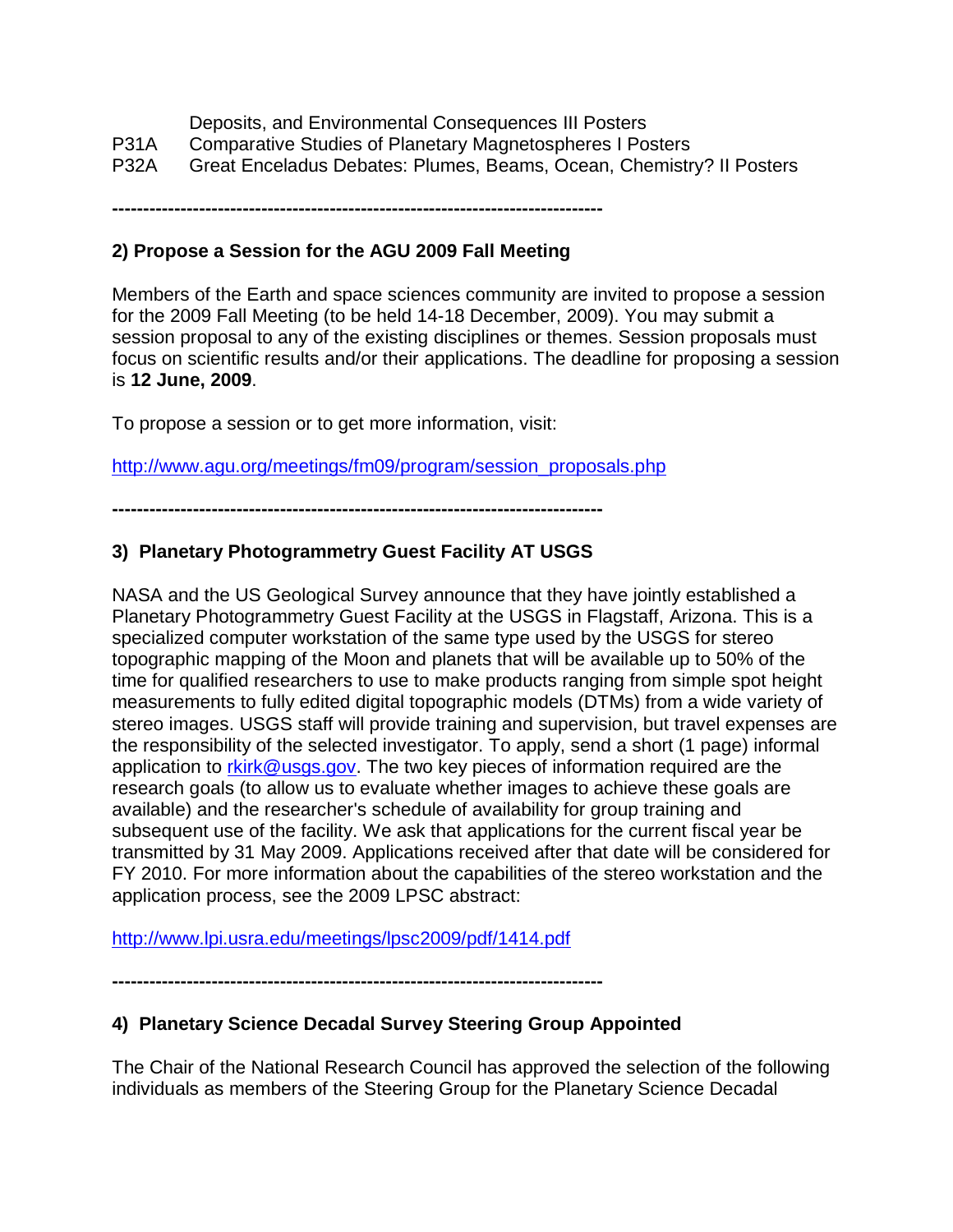Survey: Wendy M. Calvin, University of Nevada, Reno; Dale Cruikshank, NASA Ames Research Center; Pascale Ehrenfreund, George Washington University and Leiden Institute of Chemistry; G. Scott Hubbard, Stanford University; Wesley T. Huntress, Jr., Carnegie Institution of Washington; Margaret G. Kivelson, University of California, Los Angeles; B. Gentry Lee, Jet Propulsion Laboratory; Jane Luu, Massachusetts Institute of Technology, Lincoln Laboratory; Stephen Mackwell, Lunar and Planetary Institute; Ralph L. McNutt, Jr., Johns Hopkins University, Applied Physics Laboratory; Harry Y. McSween, Jr., University of Tennessee, Knoxville; Amy Simon-Miller, NASA Goddard Space Flight Center; David J. Stevenson, California Institute of Technology; and A. Thomas Young, Lockheed Martin Corporation [Retired]. The appointment of Steven W. Squyres, Cornell University, and Laurence A. Soderblom, U.S. Geological Survey, as, respectively, the chair and vice chair of the Steering Group was announced in March.

**-------------------------------------------------------------------------------**

### **5) Letter from Steve Squyres, 2009-2011 Planetary Science Decadal Survey Chair**

Dear Colleague:

This is the first of what will be a regular series of newsletters to the community regarding the 2009-2011 Planetary Science Decadal Survey. We all get too much email, so I'll try to keep these concise!

The key points in this newsletter are these:

1) The decadal survey will establish the priorities for planetary exploration in the U.S. for the coming decade.

2) The process is just getting started, and will take place over the next two years.

3) The goal is to formulate a plan for planetary exploration that truly represents the consensus view of the science community.

4) Community input to the decadal survey via participation in Town Hall meetings and generation of written white papers is strongly encouraged and in fact is necessary for the success of the survey. White papers should be submitted no later than September of this year.

5) More information is available at:

<http://www7.nationalacademies.org/ssb/SSEdecadal2011.html>

---

As most of you know, the Planetary Science Decadal Survey is organized by the National Research Council at the request of NASA and NSF. Its objective is to set clear priorities for solar system exploration for the coming decade. Congress and the Office of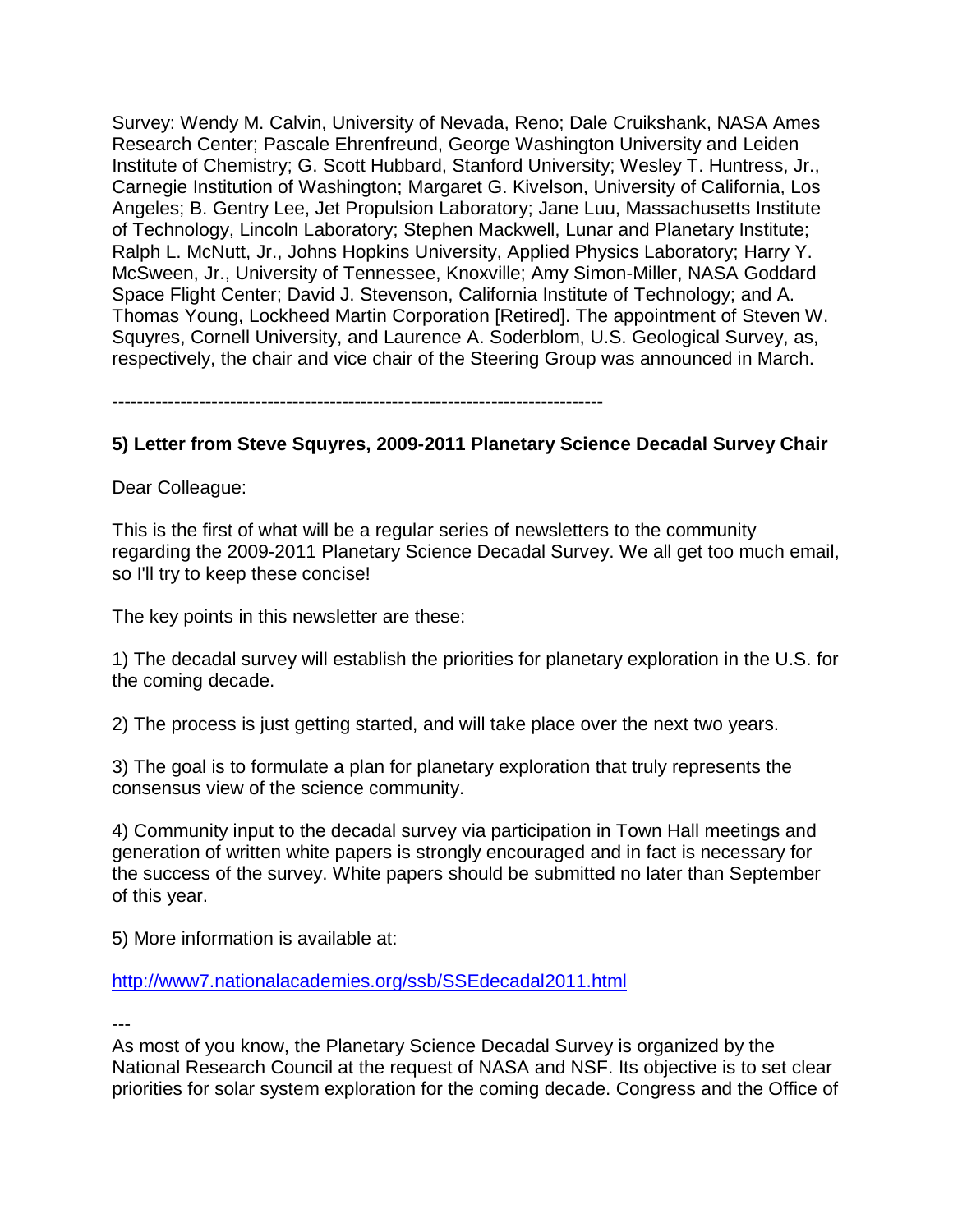Management and Budget highly value the decadal survey process for establishing the science priorities in various NASA fields. The astronomy and astrophysics decadal survey is also now underway, and the political leadership -- i.e., the people who control the funding-- are familiar with this process and want it to be used for solar system exploration as well.

The distinguishing characteristic of the decadal survey process is that it is based on broad input from the science community. The goal is to establish a true community consensus regarding the key science questions for the next decade, and the suite of missions that should address them.

To describe NASA's view of the decadal survey, I've asked Jim Green, the Director of NASA's Planetary Science Division, and Doug McCuistion, the Director of the Mars Exploration Program, to write a few words.

### From Jim:

We are at the beginning of the development of the Planetary Science Decadal Survey that will chart our course for the next 10 years. If you are asked to be on one of the survey panels, I encourage you to accept. If you are not on a panel, please check the schedule for when and where the panel you are interested in will meet and plan to attend and participate. What makes the decadal a powerful document is the strong science focus and commitment by the community to follow it. It is the guide we use at NASA Headquarters, the current Administration and Congress. It is that important!

## From Doug:

This decadal survey may be the most important one in decades for Mars exploration. I hope each of you will consider how to assist, advise and support the decadal team to create a successful and implementable approach to continue Mars scientific discovery. Jump in, take the opportunity to participate when asked, or volunteer. These proceedings will shape your Mars Program for at least the next 10 years, and I hope you will all engage to the fullest extent possible!

As Jim and Doug's comments make clear, the decadal survey is the process by which NASA's goals for exploring the solar system will be established for the coming decade.

The process will start from the science, summarizing the current state of knowledge in planetary science and identifying the key outstanding science questions. We will then address what mix of mission sizes (e.g., Discovery, New Frontiers, Flagship) would best address those questions, and generate a prioritized list of New Frontiers and Flagship missions for the coming decade. Missions to Mars and the Moon will be considered on an equal basis with all others. We will also consider a range of other topics, including NSF-funded infrastructure for planetary science, research and analysis activities, and technology development.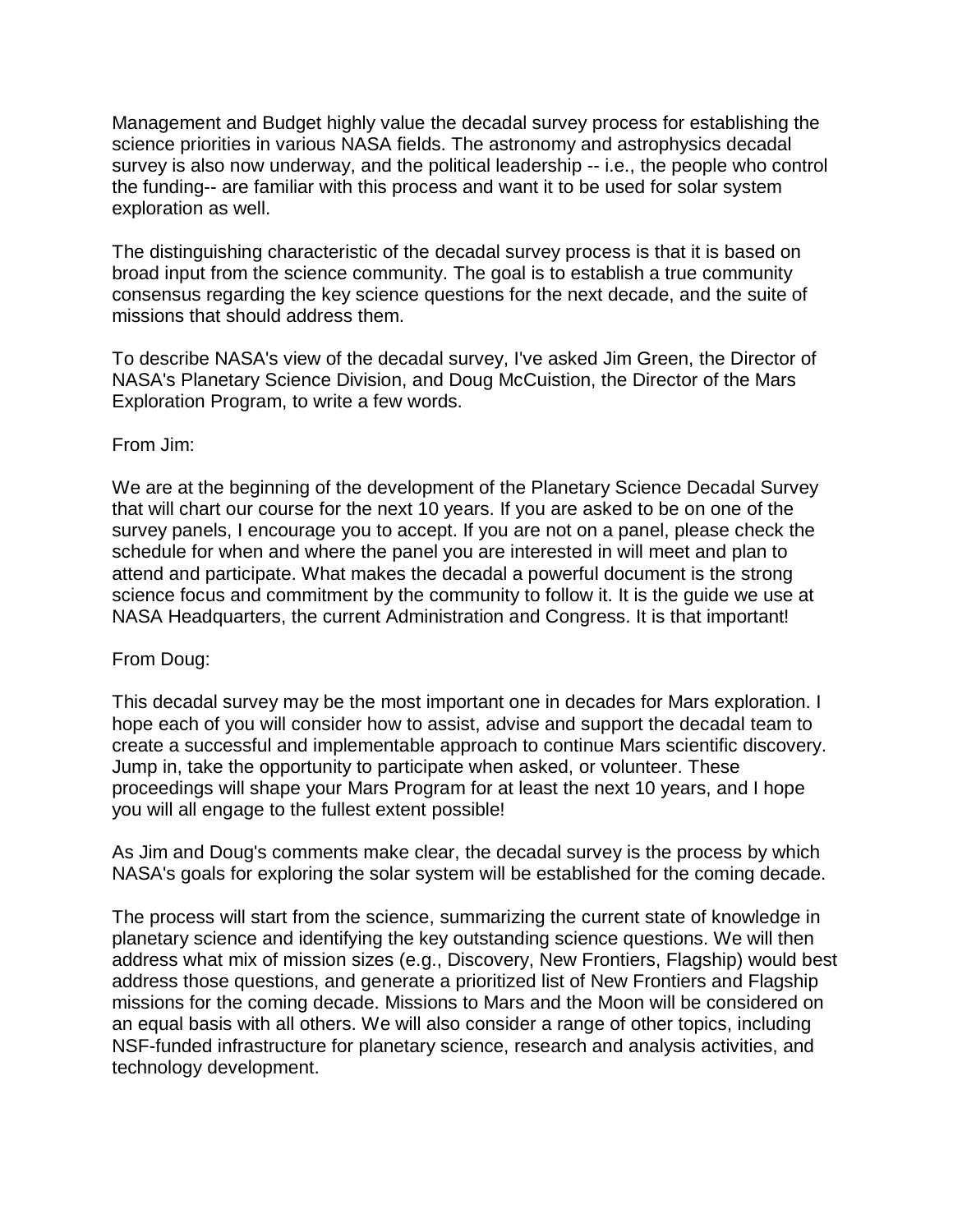This decadal survey will differ from previous ones in that much greater emphasis will be placed on evaluating the technical maturity and probable costs of candidate missions. The goal is to produce a clearly prioritized list of missions that can be flown in the coming decade within the available budget. We will strive to avoid creating an oversubscribed plan!

The decadal survey will involve the entire U.S. planetary science community, and will be led by six groups. There will be a steering committee, chaired by me. Larry Soderblom of the USGS is the vice-chair of the steering committee. There will also be five panels, on the following topics:

Inner planets (Mercury, Venus, the Moon), Mars, Outer planets (including magnetospheres and rings), Outer planet satellites, Primitive bodies (asteroids, comets, Kuiper Belt objects).

Each panel will have a chair and a vice-chair; the panel vice-chairs will all serve on the steering committee. Total membership of the steering committee will be about 15, and total membership of each panel will be about 11.

This panel structure was arrived at after considerable thought, and consideration of a number of alternatives. Strong practical considerations regarding budget, schedule and logistics dictate that the number of panels be minimized. In the end, it was decided to use a panel structure that mimicked the one used for the last decadal survey. This has the considerable advantage of allowing each panel to use the work done by the equivalent panel from last time as a starting point. The primary difference from last time is that ten years ago astrobiology was segregated from the rest of the survey in a sixth panel. This time, astrobiology will be fully integrated into the five-panel structure, with astrobiologists as appropriate on each of the panels.

Over the next couple of months, membership for the steering committee and panels will be established. This is a careful process, conducted by the NRC and aimed at establishing a distinguished membership with the appropriate balance among scientific disciplines, institutional affiliations, gender, and so forth. The panels will do most of their work in the second half of 2009. 2010 will be devoted to studying and costing mission concepts, establishing priorities, and writing the report. The final report will be released in the first quarter of 2011.

The primary job of all the decadal survey groups will be to actively engage the entire US planetary science community in the process. We will do this via a variety of mechanisms.

We will hold a number of Town Hall meetings at major science conferences, at community gatherings like meetings of the standing Analysis Groups (LEAG, VEXAG, MEPAG, OPAG), in conjunction with panel and steering committee meetings, and in other settings. Your participation in these sessions is strongly encouraged.